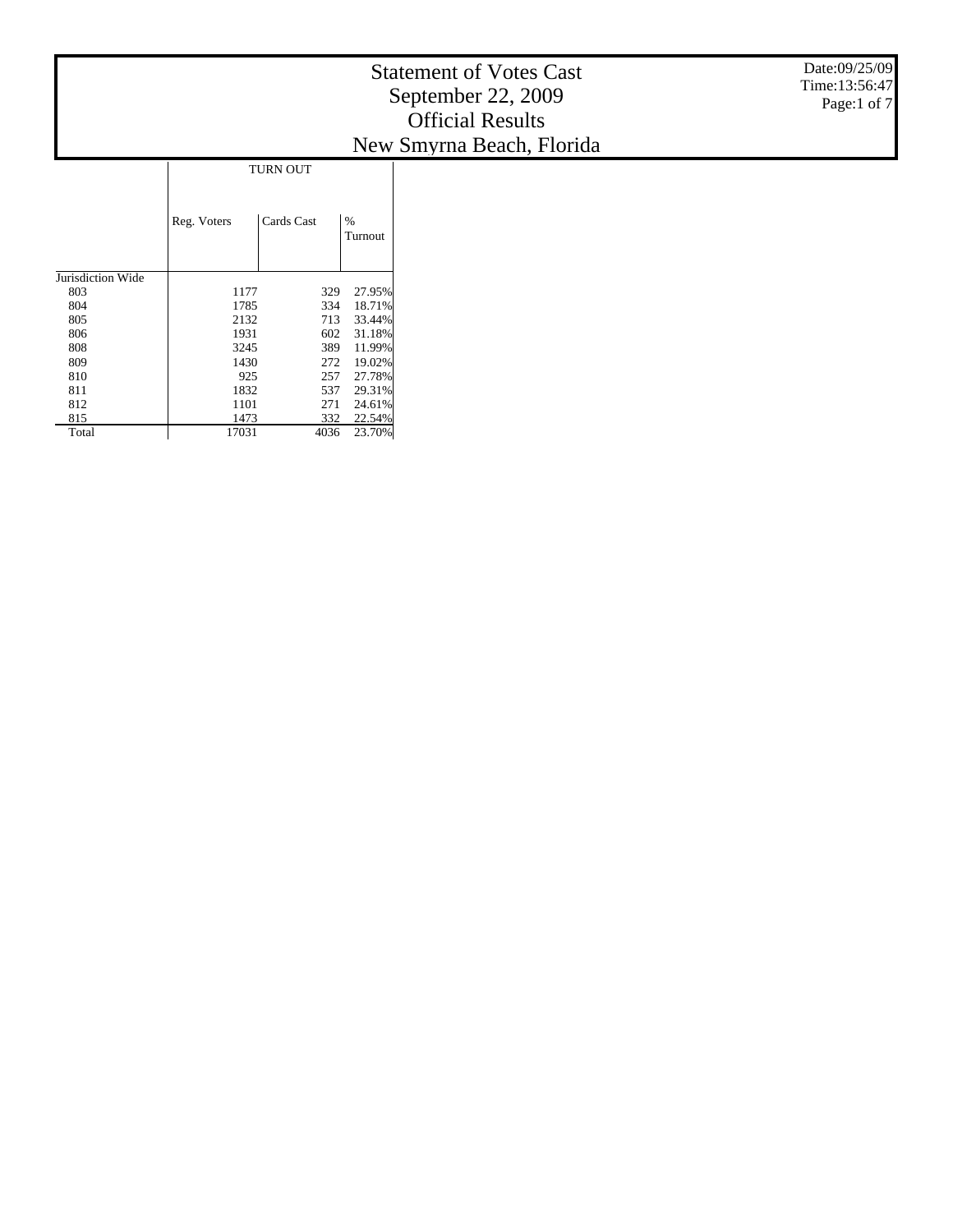## Statement of Votes Cast September 22, 2009 Official Results New Smyrna Beach, Florida

Date:09/25/09 Time:13:56:47 Page:2 of 7

|                   |             |                         |                    |                        |                                       | Tww.philipina.peach, Florida |        |              |        |
|-------------------|-------------|-------------------------|--------------------|------------------------|---------------------------------------|------------------------------|--------|--------------|--------|
|                   |             | <b>NSB</b> Mayor        |                    |                        |                                       |                              |        |              |        |
|                   | Reg. Voters | <b>Times</b><br>Counted | <b>Total Votes</b> | Times<br>Over<br>Voted | Number<br><b>Of</b><br>Under<br>Votes | Adam Barringer               |        | Sally Mackay |        |
| Jurisdiction Wide |             |                         |                    |                        |                                       |                              |        |              |        |
| 803               | 1177        | 329                     | 329                |                        | $\overline{0}$<br>$\theta$            | 175                          | 53.19% | 124          | 37.69% |
| 804               | 1785        | 334                     | 334                |                        | $\overline{0}$<br>$\overline{0}$      | 182                          | 54.49% | 126          | 37.72% |
| 805               | 2132        | 713                     | 707                |                        | 0<br>6                                | 246                          | 34.79% | 353          | 49.93% |
| 806               | 1931        | 602                     | 602                |                        | 0<br>0                                | 295                          | 49.00% | 273          | 45.35% |
| 808               | 3245        | 389                     | 386                |                        | 3<br>0                                | 167                          | 43.26% | 191          | 49.48% |
| 809               | 1430        | 272                     | 272                |                        | $\overline{0}$<br>$\overline{0}$      | 122                          | 44.85% | 113          | 41.54% |
| 810               | 925         | 257                     | 256                |                        | $\overline{0}$                        | 117                          | 45.70% | 116          | 45.31% |
| 811               | 1832        | 537                     | 535                |                        | $\overline{c}$<br>$\overline{0}$      | 241                          | 45.05% | 208          | 38.88% |
| 812               | 1101        | 271                     | 270                |                        | 0                                     | 89                           | 32.96% | 145          | 53.70% |
| 815               | 1473        | 332                     | 331                |                        | 0                                     | 171                          | 51.66% | 140          | 42.30% |
| Total             | 17031       | 4036                    | 4022               |                        | $\overline{0}$<br>14                  | 1805                         | 44.88% | 1789         | 44.48% |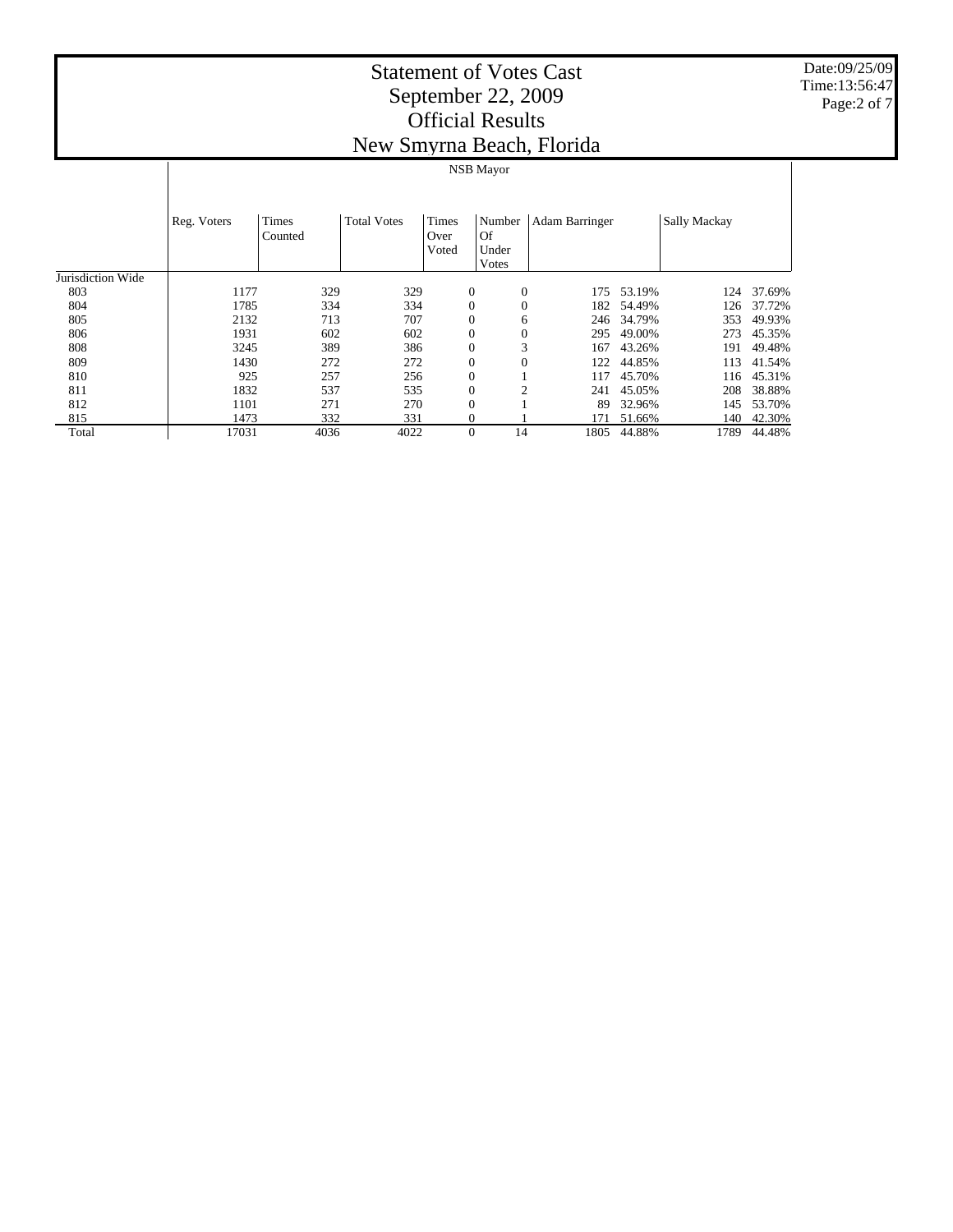|                   |                  | <b>Statement of Votes Cast</b><br>September 22, 2009<br><b>Official Results</b><br>New Smyrna Beach, Florida | Date:09/25/09<br>Time: 13:56:47<br>Page:3 of 7 |
|-------------------|------------------|--------------------------------------------------------------------------------------------------------------|------------------------------------------------|
|                   | <b>NSB</b> Mayor |                                                                                                              |                                                |
| Jurisdiction Wide | Marilee Walters  |                                                                                                              |                                                |
| 803               | 9.12%<br>30      |                                                                                                              |                                                |
| 804               | 7.78%<br>26      |                                                                                                              |                                                |
| 805               | 108<br>15.28%    |                                                                                                              |                                                |
| 806               | 5.65%<br>34      |                                                                                                              |                                                |
| 808               | 7.25%<br>28      |                                                                                                              |                                                |
| 809               | 37<br>13.60%     |                                                                                                              |                                                |
| 810               | 23<br>8.98%      |                                                                                                              |                                                |
| 811               | 16.07%<br>86     |                                                                                                              |                                                |
| 812               | 13.33%<br>36     |                                                                                                              |                                                |
| 815               | 20<br>6.04%      |                                                                                                              |                                                |
| Total             | 428<br>10.64%    |                                                                                                              |                                                |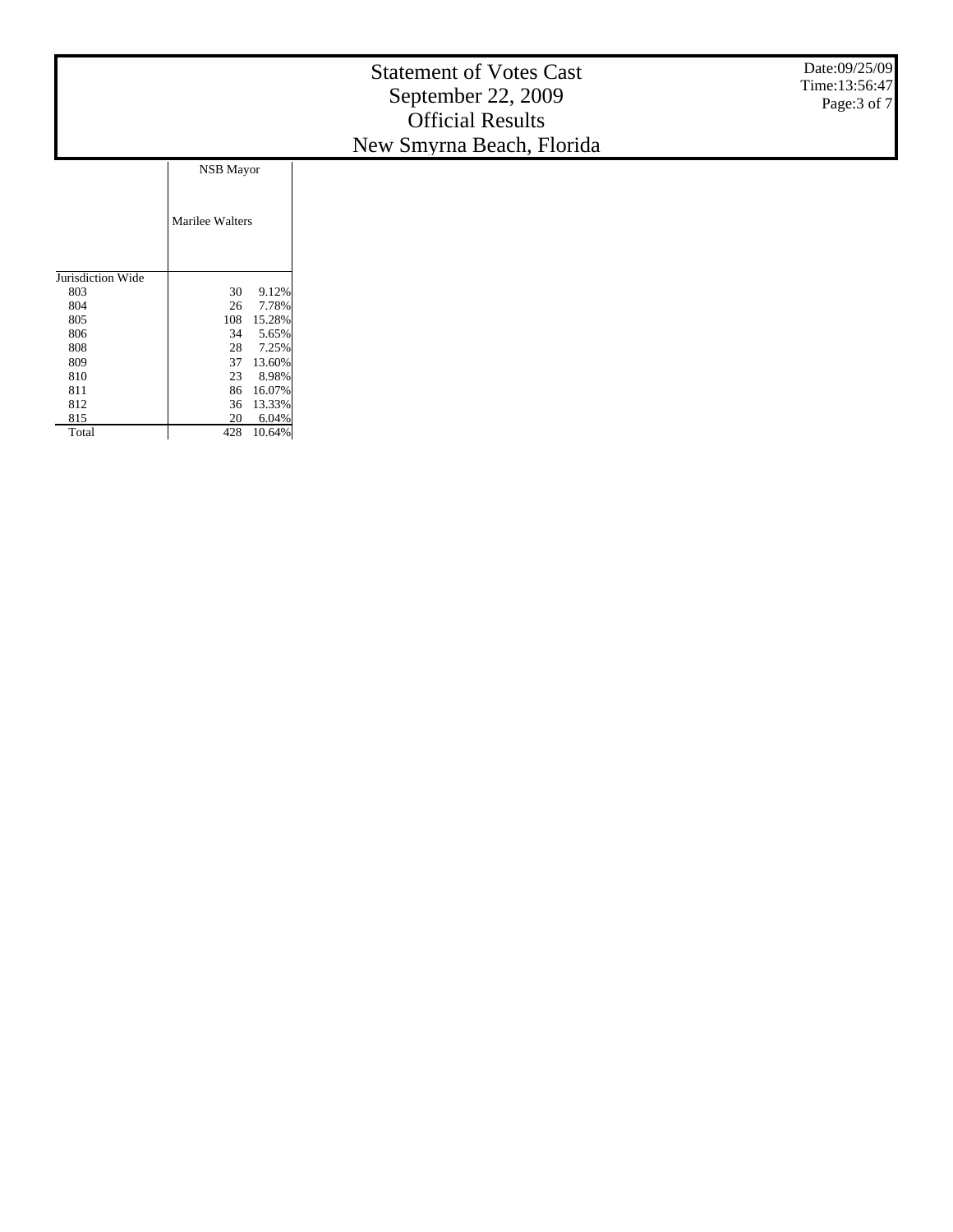## Statement of Votes Cast September 22, 2009 Official Results New Smyrna Beach, Florida

Date:09/25/09 Time:13:56:47 Page:4 of 7

|                   |                    |                  |                    |                               |                                       | Tww Dillying Deach, I forfad |        |             |        |
|-------------------|--------------------|------------------|--------------------|-------------------------------|---------------------------------------|------------------------------|--------|-------------|--------|
|                   | NSB Commissioner 1 |                  |                    |                               |                                       |                              |        |             |        |
|                   | Reg. Voters        | Times<br>Counted | <b>Total Votes</b> | <b>Times</b><br>Over<br>Voted | Number<br><b>Of</b><br>Under<br>Votes | Frank Dalton, Jr.            |        | Judy Reiker |        |
| Jurisdiction Wide |                    |                  |                    |                               |                                       |                              |        |             |        |
| 803               | 1177               | 329              | 319                |                               | $\theta$<br>10                        | 44                           | 13.79% | 192         | 60.19% |
| 804               | 1785               | 334              | 318                |                               | $\theta$<br>16                        | 41                           | 12.89% | 144         | 45.28% |
| 805               | 2132               | 713              | 700                |                               | $\theta$<br>13                        | 51                           | 7.29%  | 314         | 44.86% |
| 806               | 1931               | 602              | 570                |                               | 32<br>$\theta$                        | 57                           | 10.00% | 281         | 49.30% |
| 808               | 3245               | 389              | 361                |                               | 28<br>$\overline{0}$                  | 46                           | 12.74% | 174         | 48.20% |
| 809               | 1430               | 272              | 263                |                               | $\theta$                              | 9<br>34                      | 12.93% | 128         | 48.67% |
| 810               | 925                | 257              | 244                |                               | $\mathbf{0}$<br>13                    | 24                           | 9.84%  | 127         | 52.05% |
| 811               | 1832               | 537              | 526                |                               | $\mathbf{0}$<br>11                    | 71                           | 13.50% | 282         | 53.61% |
| 812               | 1101               | 271              | 268                |                               | 0                                     | 3<br>32                      | 11.94% | 92          | 34.33% |
| 815               | 1473               | 332              | 317                |                               | 0<br>15                               | 45                           | 14.20% | 147         | 46.37% |
| Total             | 17031              | 4036             | 3886               |                               | $\theta$<br>150                       | 445                          | 11.45% | 1881        | 48.40% |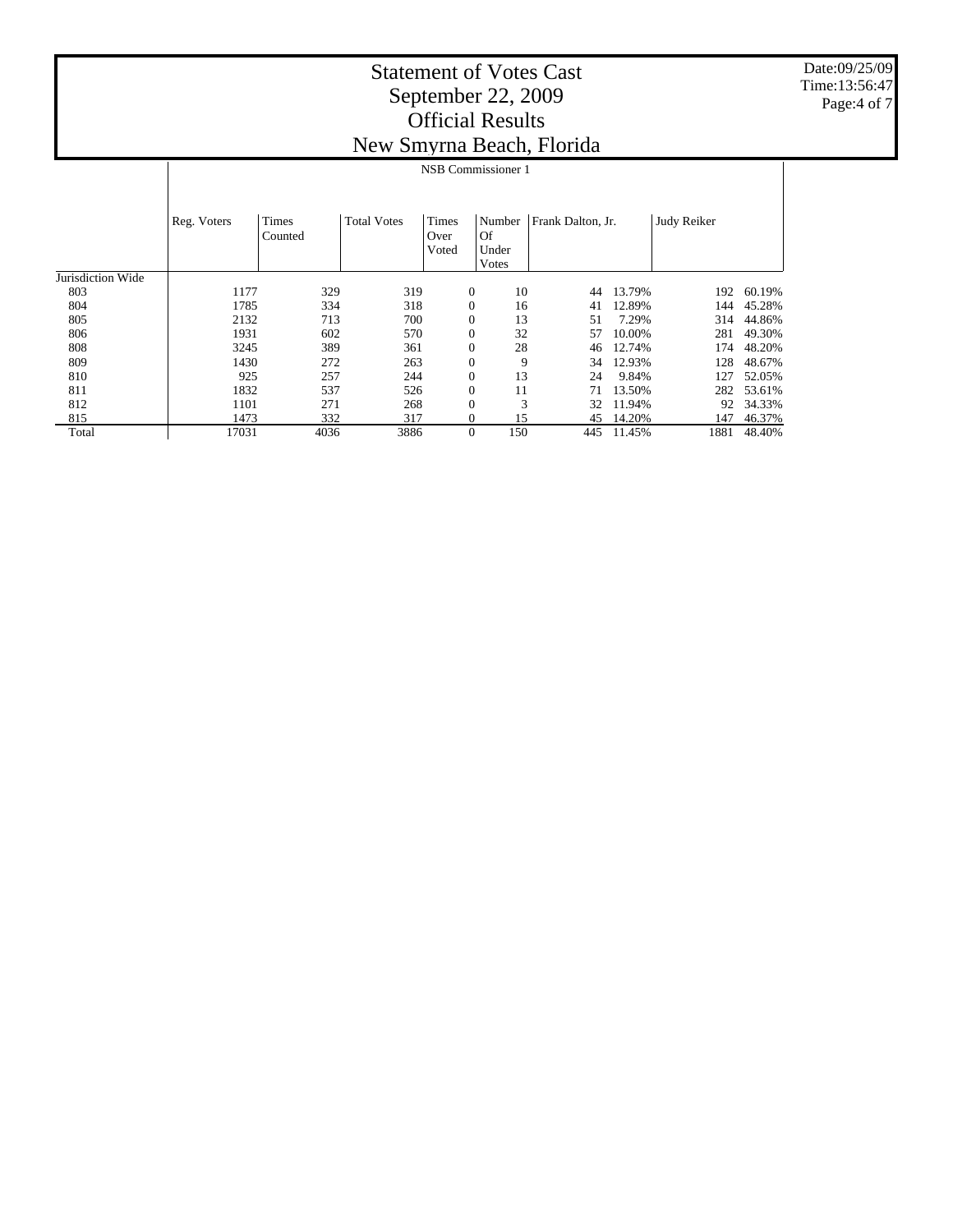|                   |                    | <b>Statement of Votes Cast</b><br>September 22, 2009<br><b>Official Results</b><br>New Smyrna Beach, Florida | Date:09/25/09<br>Time: 13:56:47<br>Page:5 of 7 |
|-------------------|--------------------|--------------------------------------------------------------------------------------------------------------|------------------------------------------------|
|                   | NSB Commissioner 1 |                                                                                                              |                                                |
|                   | Randy Richenberg   |                                                                                                              |                                                |
| Jurisdiction Wide |                    |                                                                                                              |                                                |
| 803               | 26.02%<br>83       |                                                                                                              |                                                |
| 804               | 41.82%<br>133      |                                                                                                              |                                                |
| 805               | 47.86%<br>335      |                                                                                                              |                                                |
| 806               | 40.70%<br>232      |                                                                                                              |                                                |
| 808               | 39.06%<br>141      |                                                                                                              |                                                |
| 809               | 38.40%<br>101      |                                                                                                              |                                                |
| 810               | 38.11%<br>93       |                                                                                                              |                                                |
| 811               | 32.89%<br>173      |                                                                                                              |                                                |
| 812               | 53.73%<br>144      |                                                                                                              |                                                |
| 815               | 125 39.43%         |                                                                                                              |                                                |

Total

40.14%

Т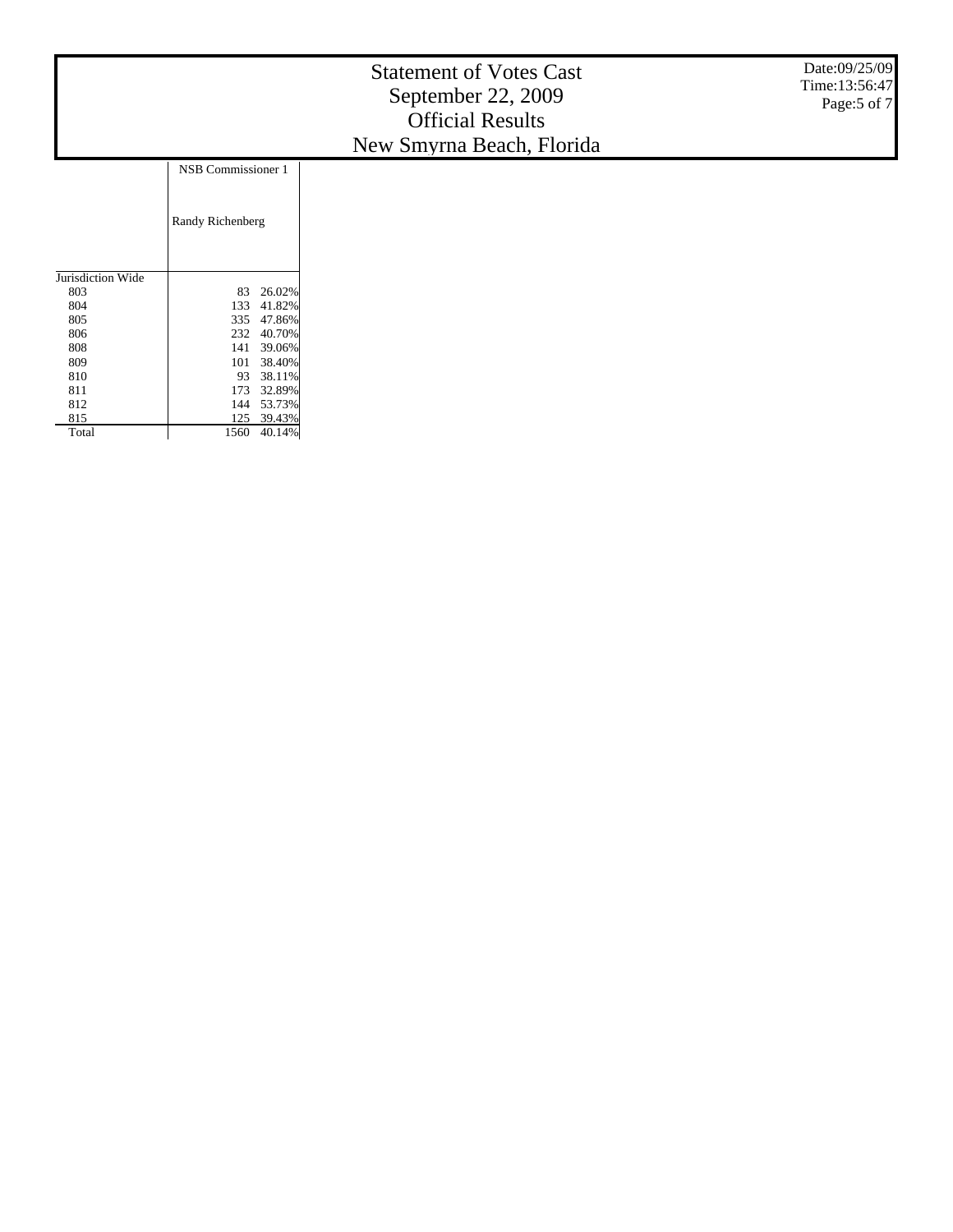## Statement of Votes Cast September 22, 2009 Official Results New Smyrna Beach, Florida

Date:09/25/09 Time:13:56:47 Page:6 of 7

|                   |             |                         |                    |                               |                              | Tww.phry.ma.pouvn, I forfad |        |                     |        |
|-------------------|-------------|-------------------------|--------------------|-------------------------------|------------------------------|-----------------------------|--------|---------------------|--------|
|                   |             |                         |                    |                               | NSB Commissioner 2           |                             |        |                     |        |
|                   | Reg. Voters | <b>Times</b><br>Counted | <b>Total Votes</b> | <b>Times</b><br>Over<br>Voted | Number<br><b>Of</b><br>Under | Jack Grasty                 |        | <b>Steve Sather</b> |        |
|                   |             |                         |                    |                               | Votes                        |                             |        |                     |        |
| Jurisdiction Wide |             |                         |                    |                               |                              |                             |        |                     |        |
| 803               | 1177        | 329                     | 310                |                               | $\theta$<br>19               | 137                         | 44.19% | 39                  | 12.58% |
| 804               | 1785        | 334                     | 311                |                               | $\overline{0}$<br>23         | 171                         | 54.98% | 75                  | 24.12% |
| 805               | 2132        | 713                     | 637                |                               | $\theta$<br>76               | 410                         | 64.36% | 78                  | 12.24% |
| 806               | 1931        | 602                     | 560                |                               | 42<br>$\theta$               | 399                         | 71.25% | 78                  | 13.93% |
| 808               | 3245        | 389                     | 352                |                               | 37<br>$\overline{0}$         | 220                         | 62.50% | 69                  | 19.60% |
| 809               | 1430        | 272                     | 255                |                               | 17<br>$\overline{0}$         | 141                         | 55.29% | 57                  | 22.35% |
| 810               | 925         | 257                     | 235                |                               | $\overline{0}$<br>22         | 160                         | 68.09% | 35                  | 14.89% |
| 811               | 1832        | 537                     | 494                |                               | $\boldsymbol{0}$<br>43       | 259                         | 52.43% | 89                  | 18.02% |
| 812               | 1101        | 271                     | 249                |                               | $\overline{0}$<br>22         | 125                         | 50.20% | 58                  | 23.29% |
| 815               | 1473        | 332                     | 290                |                               | 42<br>$\theta$               | 159                         | 54.83% | 76                  | 26.21% |
| Total             | 17031       | 4036                    | 3693               |                               | 343<br>$\overline{0}$        | 2181                        | 59.06% | 654                 | 17.71% |